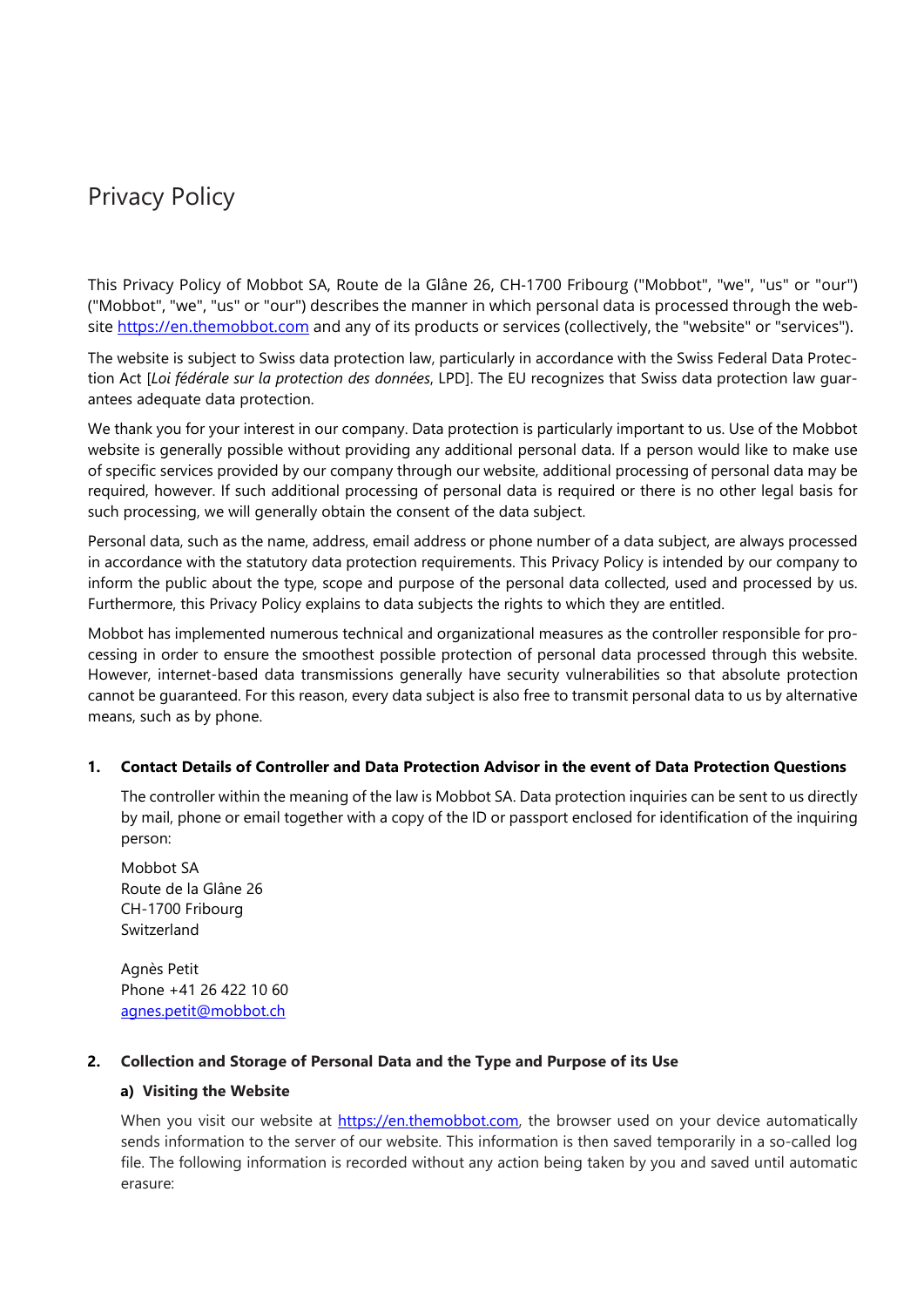- IP address of the requesting computer
- Date and time of access
- Name and URL of retrieved file
- Website from which access takes place (referring URL)
- Browser used and possibly the operating system of your computer and the name of your access provider

The aforementioned data is processed by us for the following purposes:

- Guarantee of smooth connection to the website
- Guarantee of convenient use of our website
- Analysis of system security and stability
- Other administrative purposes

Under no circumstances do we use the collected data for the purpose of drawing conclusions about your person. Furthermore, we also use cookies (see Section 5 below) and analytics services (see Section 6 below) when you visit our website.

#### **b) Using our Contact Forms**

If you have questions of any kind, we offer you the opportunity to contact us by using the forms provided on our website. When you use these forms, we must receive the following information to know who sent the request and to respond to it (\*mandatory information):

#### *Contact us (general contact form):*

- Name\*
- Surname\*
- Email address\*
- Subject and
- Message

*Submit my request (Transfer my 3D Files):*

- Email address\*
- 3D Files\*

*Submit my request (3D Configurator):*

- Name\*
- Surname\*
- Company\* and
- Email address\*

*Ask for a demo:*

- Company
- Name\*
- Surname\*
- Email address
- Subject and
- Message

The personal data we collect for the use of the contact forms are automatically erased after the request you have made has been handled.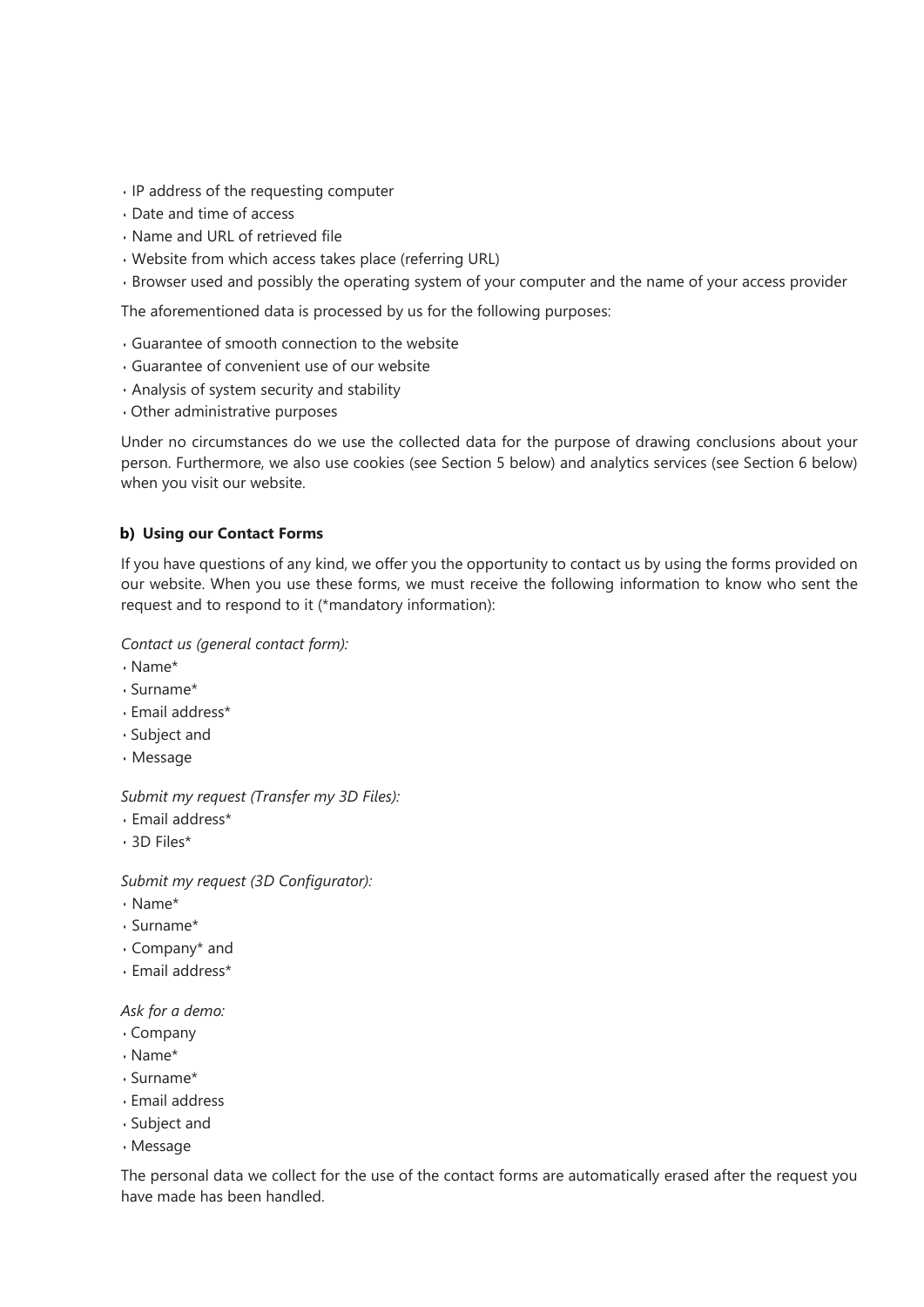## **3. Sharing of Data**

Transmission of your personal data to third parties for purposes other than those listed below does not take place. We only transmit your personal data to third parties, if:

- you have given your explicit consent to such,
- this is required to assert, exercise or defend against legal claims and there is no reason to assume that you have an overriding interest worthy of protection in not having your data shared,
- in the event that there is a statutory obligation to transmission, and if
- it is permitted by law and required for the processing of contractual relationships with you.

## **4. Cookies**

We use cookies on our website. These are small files that your browser generates automatically and are saved on your device (laptop, tablet, smartphone, etc.) if you visit our website. Cookies do not cause any damage to your device, do not contain any viruses, Trojan horses or other malware.

The cookie stores information that is produced in connection with the specifically device used. This does not mean, however, that we obtain direct knowledge of your identity.

Most browsers accept cookies automatically. You can configure your browser so that no cookies are saved on your computer or you always receive a warning before a new cookie is placed.

#### **5. Analytics Tools**

The analytics and tracking measures listed below and used by us are used for the need-based design of our website and for ensuring the ongoing optimization of our website. Furthermore, we use the tracking measures to record the use of our website statistically and to analyze this for the purpose of optimizing our offer for you.

The respective data processing purposes and data categories can be found in the corresponding tracking tools.

#### **a) Google Analytics**

For the purpose of need-based design and ongoing optimization of our website, we use Google Analytics, a web analysis service provided by Google Inc. [\(https://about.google/intl/en/,](https://about.google/intl/en/) 1600 Amphitheatre Parkway, Mountain View, CA 94043, USA; hereinafter "Google").

In this connection, pseudonymized use profiles are created and cookies (see Section 4) are used. The cookiegenerated information on your use of this website, such as the following are transmitted to a Google server in the USA and stored there:

- Browser type/version
- Operating system used
- Referrer URL (the previously visited page)
- Host name of the accessing computer (IP address)
- Time of the server request

The information is used to analyze use of the website, to compile reports on website activities and to provide other services connected with website use and internet use for the purposes of market research and the need-based design of these website pages. This information is also transmitted to third parties, if this is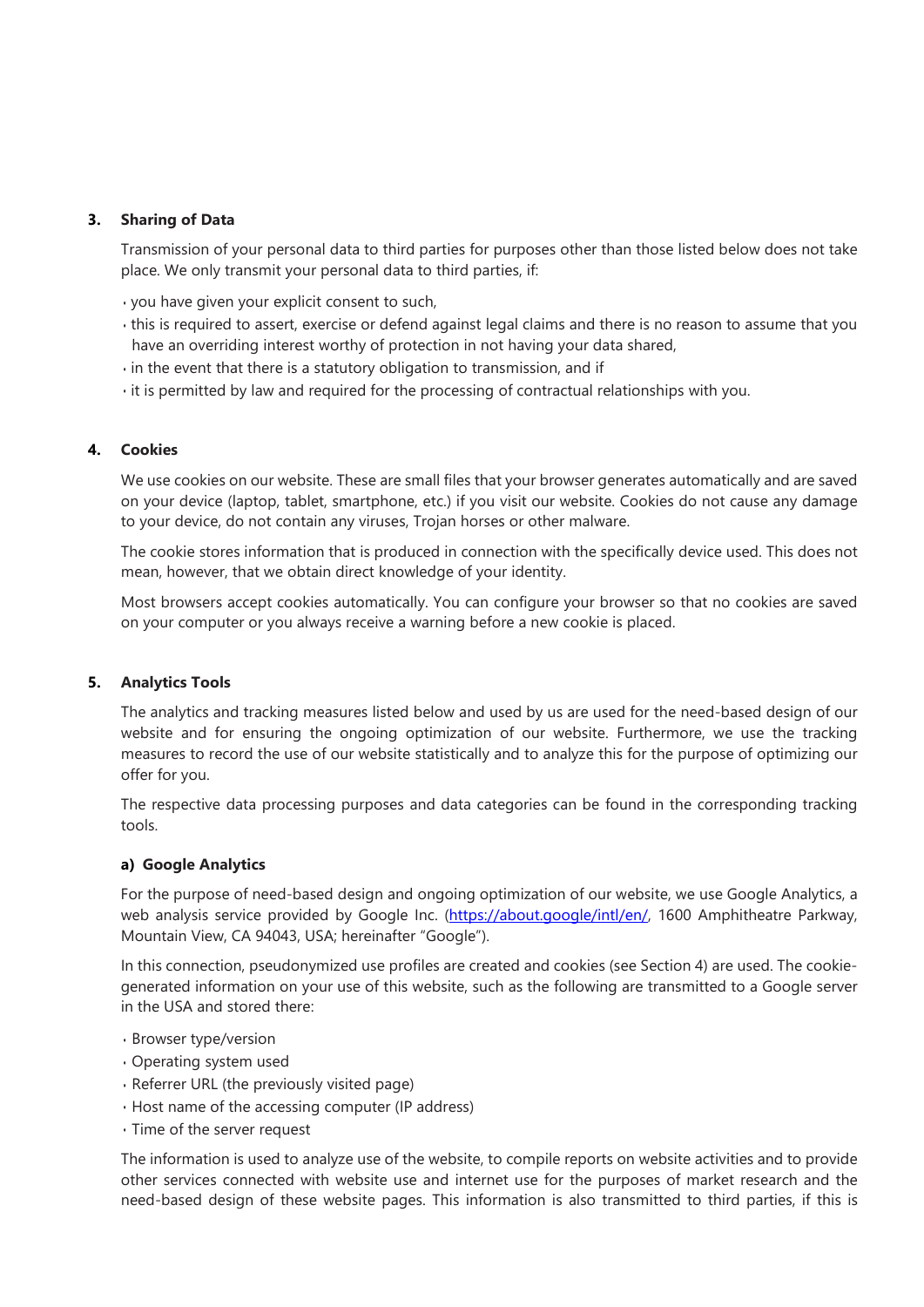required by law or if third parties process this data on a contract basis. Under no circumstances will your IP address be combined with other Google data. The IP addresses are anonymized so that assignment is not possible (IP masking). You can prevent the installation of cookies by making adjustments to your browser software; however, we would like to remind you of the possibility that not all the functions of this website will be available in full in this case. You can also prevent the recording of the data generated by the cookie and related to your use of the website (including your IP address) as well as the processing of this data by Google if you download and install a browser add-on: [https://tools.google.com/dlpage/gaoptout?hl=en](https://tools.google.com/dlpage/gaoptout?hl=de)

An alternative to the browser add-on, especially for browsers on mobile devices, is to prevent the Google Analytics recording by clicking on this link. An opt-out cookie is placed to prevent the future recording of your data when visiting this website. The opt-out cookie only works in this browser and only for our website and is stored on your device. If you erase the cookies in this browser, you must place the opt-out cookie again. You will find information on data protection related to Google Analytics, for example, in Google Ana-lytics help [\(https://support.google.com/analytics/answer/6004245?hl=en\)](https://support.google.com/analytics/answer/6004245?hl=de). You will find additional information on data protection at Google under the following link: [https://policies.google.com/pri](https://www.google.de/intl/de/policies/privacy/)[vacy?hl=en&gl=en.](https://www.google.de/intl/de/policies/privacy/)

#### **b) Google Tag Manager**

We use Google Tag Manager. The provider is Google Inc. [\(https://about.google/intl/en/,](https://www.google.de/intl/de/about/) 1600 Amphitheatre Parkway, Mountain View, CA 94043, USA). Google Tag Manager is a solution that allows marketers to manage website tags through one interface. The tool itself (which implements the tags) is a cookie-less domain and does not collect any personal data. The tool takes care of triggering other tags, which in turn may collect data. Google Tag Manager does not access this data. If a deactivation has been made at the domain or cookie level, it will remain in place for all tracking tags implemented with Google Tag Manager. You will find additional information on data protection at Google on the following website: [https://policies.google.com/privacy?hl=en&gl=en.](https://policies.google.com/privacy?hl=en&amp;gl=en)

#### **c) Newrelic.com**

On this website we use a plugin of the web analysis service of New Relic. It allows us to collect statistical evaluations about the speed of the website, determine whether the website can be called and how fast the respective page is displayed when called. This service is provided by New Relic Inc. (188 Spear Street, Suite 1200 San Francisco, CA 94105, USA; "New Relic"). New Relic uses cookies. When a user calls up a website that contains a plugin from New Relic, his browser establishes a direct connection with New Relic's servers. By integrating the plugin, New Relic receives the information that a user has called up the corresponding page of the offer. If the user is logged in to New Relic, New Relic can assign the visit to his account with New Relic. If a user is not a member of New Relic, however, New Relic stores his IP address. The purpose and scope of the data collection and the further processing and use of the data by New Relic, as well as the related rights and settings options for protecting the privacy of users, can be found in the privacy policy of New Relic: [https://newrelic.com/privacy.](https://newrelic.com/privacy) If a user is a member of New Relic and does not want New Relic to collect data about him or her via this offer and link it to his or her membership data stored at New Relic, he or she must log out of New Relic before visiting the website. You can object to the collection and storage of data for the purpose of web analysis at any time with future effect by deactivating cookies in your browser settings. To do this, consult the corresponding help file or help function of your browser.

#### **6. Social Media Plugins**

On our website, we use social media plugins for the social networks LinkedIn, Instagram, Twitter and YouTube to increase awareness of our company. The responsibility for operation in conformity with data protection is ensured by the respective provider. These plugins are integrated through the so-called two-click method to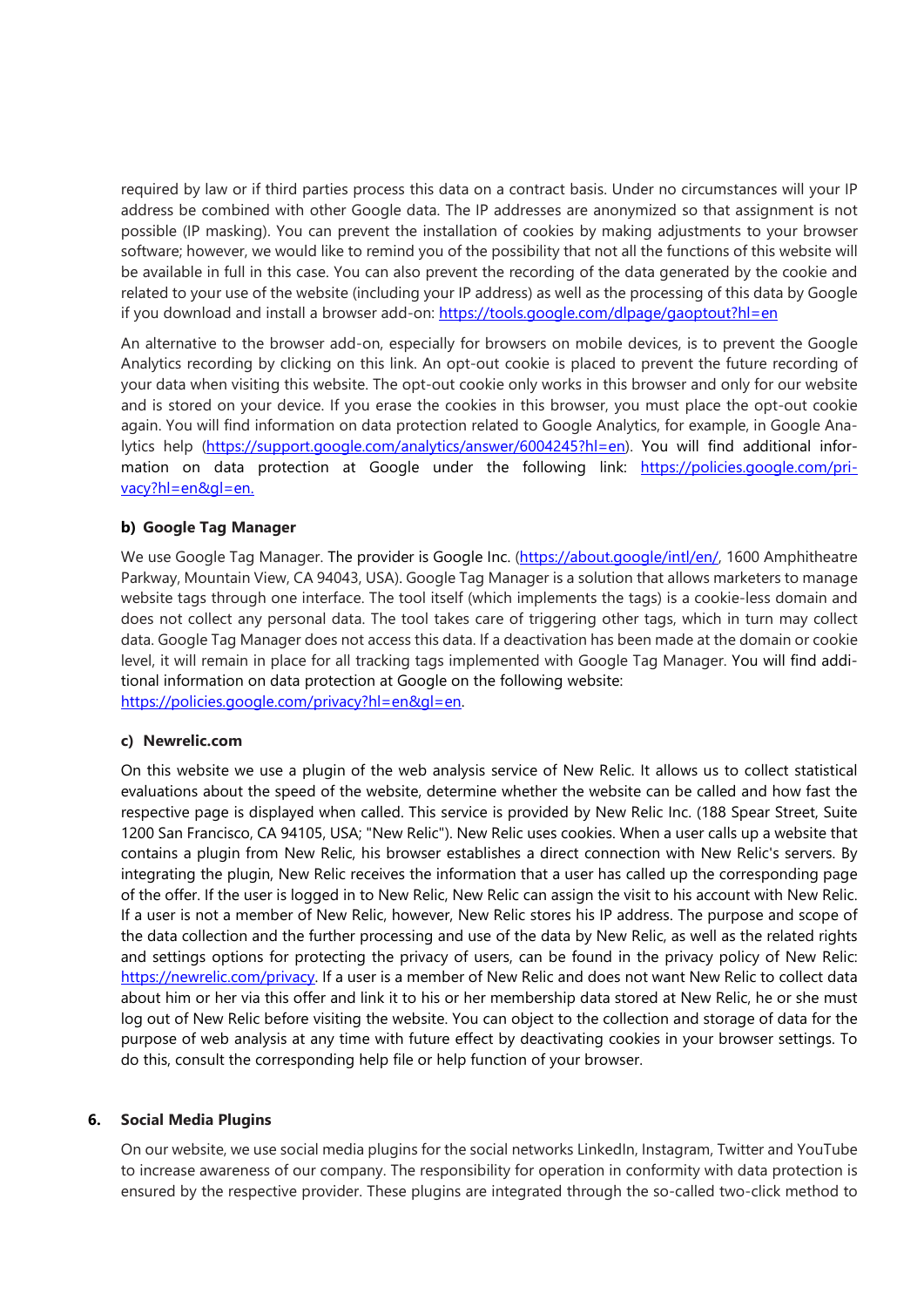ensure the best-possible protection for visitors to our website.

#### **a) LinkedIn**

We use components of the LinkedIn network on our website. LinkedIn is a service of LinkedIn Corporation, 2029 Stierlin Court, Mountain View, CA 94043, USA. On each individual visit to our website with such a component, this component causes the browser used by you to download a certain representation of the LinkedIn component. This process informs LinkedIn about the specific page of our website that you just visited. If you click on the LinkedIn "Recommend Button" while you are logged into your LinkedIn account, you can link the content of our pages to your LinkedIn profile. This allows LinkedIn to assign the visit to our website to your LinkedIn user account. This information is usually transmitted to a LinkedIn server in the USA and stored there. We have neither influence on the data that LinkedIn has collected nor the scope of the data collected by LinkedIn. We also do not know about the content of the data transmitted to LinkedIn. You can find details on LinkedIn's data collection and your rights and settings options in LinkedIn's privacy policy. You will find this information at [https://www.linkedin.com/legal/privacy-policy.](https://www.linkedin.com/legal/privacy-policy)

#### **b) Instagram**

Some of our social networking sites Instagram (Instagram Inc., 1601 Willow Road, Menlo Park, CA, 94025, USA) are also integrated on our website. The Instagram plugin can be recognized by the "Instagram button" on our website. If you click on the Instagram button while logged in to the Instagram account, you can link the contents of our websites to your Instagram profile. This allows Instagram to associate the visit to our pages with your user account. We point out that as a provider of our website we do not receive any knowledge of the content of the transmitted data and their use by Instagram. For more information on the Instagram privacy policy, please visit [www.instagram.com/about/legal/privacy.](http://www.instagram.com/about/legal/privacy)

#### **c) YouTube**

Our website uses plugins under / or content from YouTube (belonging to Google Inc., 1600 Amphitheater Parkway, Mountain View, CA 94043, USA). When you open our website, it connects directly to the servers of YouTube through your browser. This will transmit to YouTube the information that you have accessed our website. If you are logged in to your YouTube account, your visit to our website, as well as all of your interactions with the plugin (eg, clicking the YouTube button), can be associated with your YouTube profile and saved to YouTube - even if you have not YouTube profile, it can not be ruled out that YouTube will save your IP address. Please also note the YouTube privacy policy: www.google.com/intl/en/policies/privacy. To prevent YouTube from collecting the data when you visit our website, log out before visiting YouTube. To prevent YouTube from gaining general access to your information about websites, you can exclude YouTube plugins with an add-on for your browser (e.g., [www.youtube.com/user/disconnecters\)](http://www.youtube.com/user/disconnecters).

#### **d) Twitter**

Functions of the Twitter service are included on our website. These features are provided by Twitter Inc., Twitter, Inc. 1355 Market St, Suite 900, San Francisco, CA 94103, USA. By using Twitter and the "Re-Tweet" function, the websites you visit are linked to your Twitter account and shared with other users. This data is also transmitted to Twitter. We point out that as a provider of our website we are not aware of the content of the transmitted data and their use by Twitter. For more information, see the Twitter Privacy Policy at [www.twitter.com/privacy.](http://www.twitter.com/privacy) You can change your privacy settings on Twitter in the Account Settings at [www.twitter.com/account/settings.](http://www.twitter.com/account/settings) To prevent Twitter from collecting data when you visit our website, log out before visiting Twitter. In order to prevent Twitter from accessing your personal information via internet pages, you can exclude Twitter social plug-ins with an add-on for your browser (eg "Twitter Blocker"[, www.dis](http://www.disconnect.me/)[connect.me\)](http://www.disconnect.me/).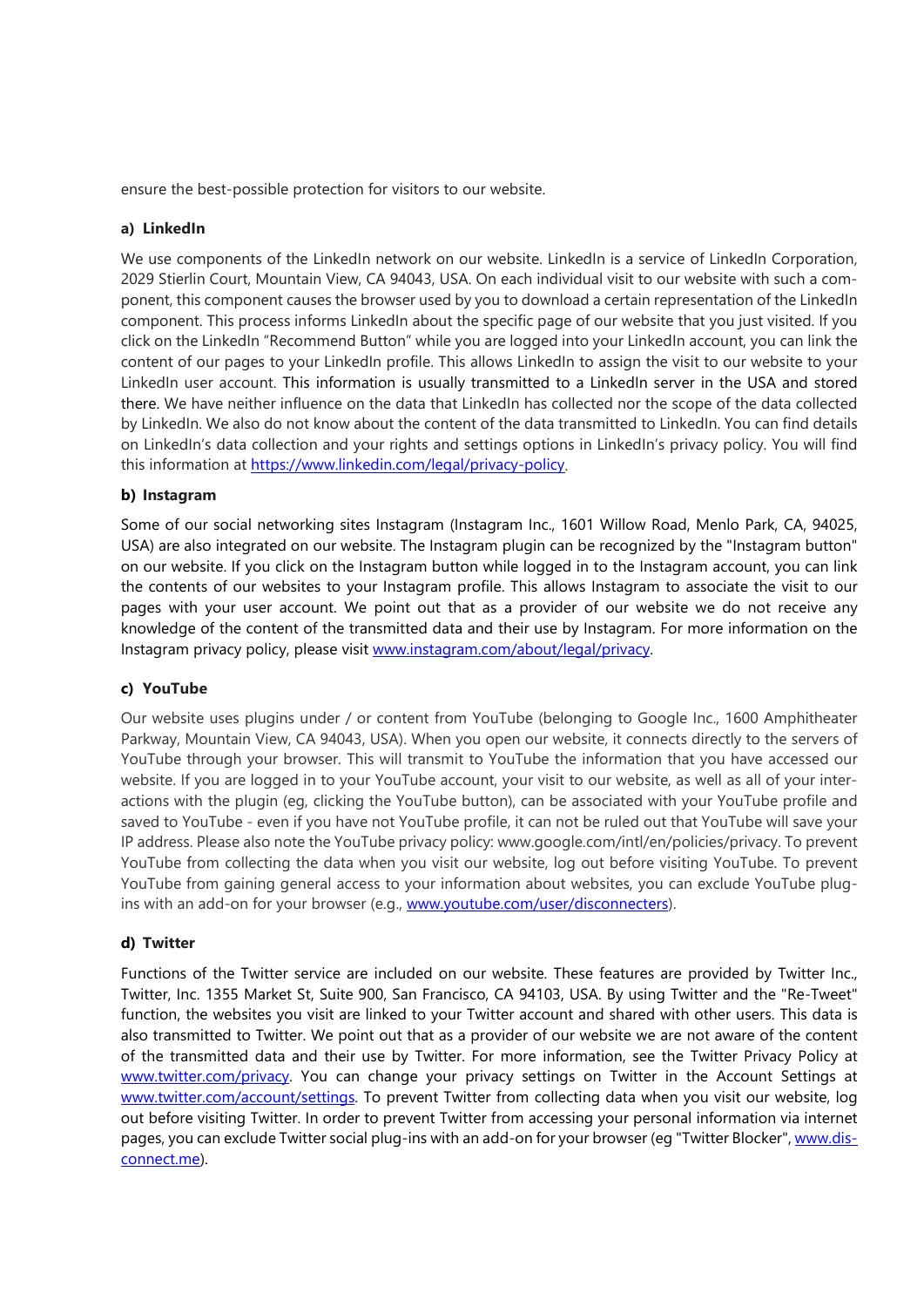#### **7. Rights of Data Subjects**

You have the right to:

- Request information about your personal data processed by us. In particular, you can request information about the identity and contact details of the controller, the processed personal data in and of itself, the processing purpose, the storage period for the personal data or the criteria for determining this period, the available information on the origin of the personal data, if such data were not procured from the data subject, possibly the presence of an automated individual decision and the logic on which the decision is based, as well as the recipients or categories of recipients to whom personal data are disclosed and the information in connection with any contract data processing.
- Immediately request the rectification of your unimportant personal data or the completion of personal data stored by us.
- Request the erasure of your personal data stored by us, unless processing is required for the exercising of the right to freedom of speech and information, for fulfillment of a legal obligation, for reasons of public interest or the assertion, exercise or defense of legal claims.
- Request the restriction of processing of your personal data if the accuracy of the data is disputed by you, the processing is unlawful, but you have refused their erasure and we no longer need the data, but you need them to assert, exercise or defend legal claims or you have objected to processing.
- Receive your personal data that you have provided us in a structured, common and machine-readable format, or request transmission to another controller.
- Withdraw your consent given to us at any time. The consequence of this will be that the data processing that is based on this consent may not continue in the future.
- To lodge a complaint with a supervisory authority. You can generally contact the responsible supervisory authority or our company headquarters in this regard.

#### **8. Right to Object**

You have the right to object to the processing of your personal data if there are grounds for doing so that arise from your particular situation or if the objection is aimed at direct advertising. In the latter case, you have a general right to object, which will be implemented by us without specifying a particular situation. If you would like to exercise your right of withdrawal or right to object, you only need to send an email to [agnes.petit@mobbot.ch.](mailto:agnes.petit@mobbot.ch)

#### **9. Data Security**

During a website visit, we use the widespread SSL/TLS procedure (Secure Socket Layer/Transport Layer Security) in connection with the highest encryption level supported by your browser. We also use appropriate technical and organizational security measures to protect your data against accidental or intentional manipulation, partial or complete loss, destruction or against unauthorized access by third parties. Our security measures are continuously improved in line with technological development.

#### **10. Updating and Amending this Privacy Policy**

This Privacy Policy is currently valid and this version is dated June 2021.

The ongoing development of our website and offers through it or on account of changes in legal or regulatory